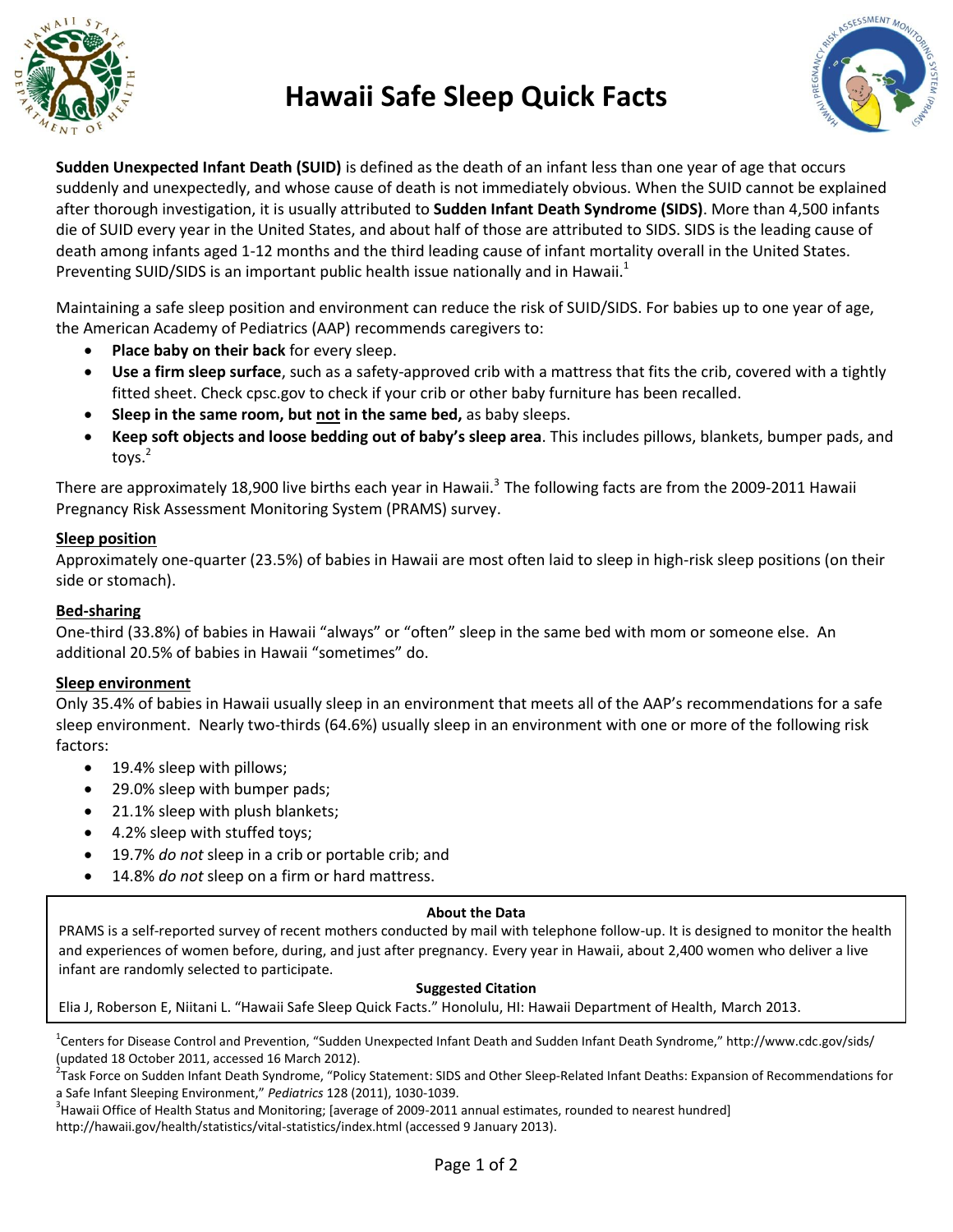

## **Hawaii Safe Sleep Quick Facts**



|                              | <b>Sleep position</b>          | <b>Bed-sharing</b>         | <b>Sleep environment</b> |
|------------------------------|--------------------------------|----------------------------|--------------------------|
|                              | % of babies who are most often | % of babies who            | % of babies who sleep in |
|                              | put to sleep on their side,    | always/often sleep in same | an environment with at   |
|                              | stomach or a combination       | bed as mom or someone else | least one risk factor*   |
| <b>STATE OF HAWAII</b>       | 23.5                           | 33.8                       | 64.6                     |
| <b>Island</b>                |                                |                            |                          |
| <b>Big Island</b>            | 27.3                           | 40.8                       | 70.4                     |
| Maui, Molokai, Lanai         | 26.7                           | 42.5                       | 68.1                     |
| Oahu                         | 21.9                           | 30.9                       | 63.0                     |
| Kauai                        | 29.4                           | 39.8                       | 66.1                     |
| Mother's race/ethnicity      |                                |                            |                          |
| White                        | 18.9                           | 23.7                       | 57.5                     |
| Hawaiian/Part-Hawaiian       | 27.6                           | 36.4                       | 66.4                     |
| Filipino                     | 23.5                           | 42.7                       | 70.8                     |
| Japanese                     | 14.8                           | 28.6                       | 62.9                     |
| Other Asian <sup>#</sup>     | 17.2                           | 40.3                       | 68.1                     |
| Other Pacific Islander^      | 32.0                           | 35.0                       | 64.1                     |
| Other <sup>+</sup>           | 31.7                           | 32.2                       | 63.6                     |
| Mother's age                 |                                |                            |                          |
| 19 and younger               | 27.3                           | 43.7                       | 73.4                     |
| $20 - 24$                    | 27.9                           | 33.5                       | 65.0                     |
| $25 - 29$                    | 23.1                           | 31.5                       | 66.0                     |
| 30-34                        | 20.5                           | 32.4                       | 62.0                     |
| 35 and older                 | 20.6                           | 36.0                       | 61.9                     |
| <b>Mother's education</b>    |                                |                            |                          |
| Less than high school        | 24.5                           | 45.2                       | 72.9                     |
| High school graduate         | 29.0                           | 34.8                       | 67.1                     |
| 1-3 years college            | 22.7                           | 34.4                       | 64.6                     |
| 4 or more years college      | 15.8                           | 28.3                       | 59.6                     |
| WIC during pregnancy‡        |                                |                            |                          |
| <b>Received WIC services</b> | 29.2                           | 37.2                       | 68.5                     |
| Did not receive WIC services | 19.0                           | 31.0                       | 61.1                     |

\*Sleep environment risk factors include: sleeps with pillows, bumper pads, plush blankets, or stuffed toys; not in a crib or portable crib; and not on a firm or hard mattress.

# Other Asian includes: Chinese, Korean, Vietnamese, Asian Indian, Other Asian

^Other Pacific Islander includes: Samoan, Guamanian, Other Pacific Islander

†Other includes: Black, American Indian, Puerto Rican, Cuban, Mexican, and all others.

‡WIC refers to the Special Supplemental Nutrition Program for Women, Infants, and Children.

| For more information, please contact: |                                        |  |
|---------------------------------------|----------------------------------------|--|
| Emily Roberson, MPH                   | Lynn Niitani, MSW                      |  |
| Hawaii PRAMS Program Coordinator      | <b>Violence Prevention Coordinator</b> |  |
| Telephone: 808-733-4060               | Telephone: 808-733-4054                |  |
| Email: PRAMS@doh.hawaii.gov           | Email: lynn.niitani@doh.hawaii.gov     |  |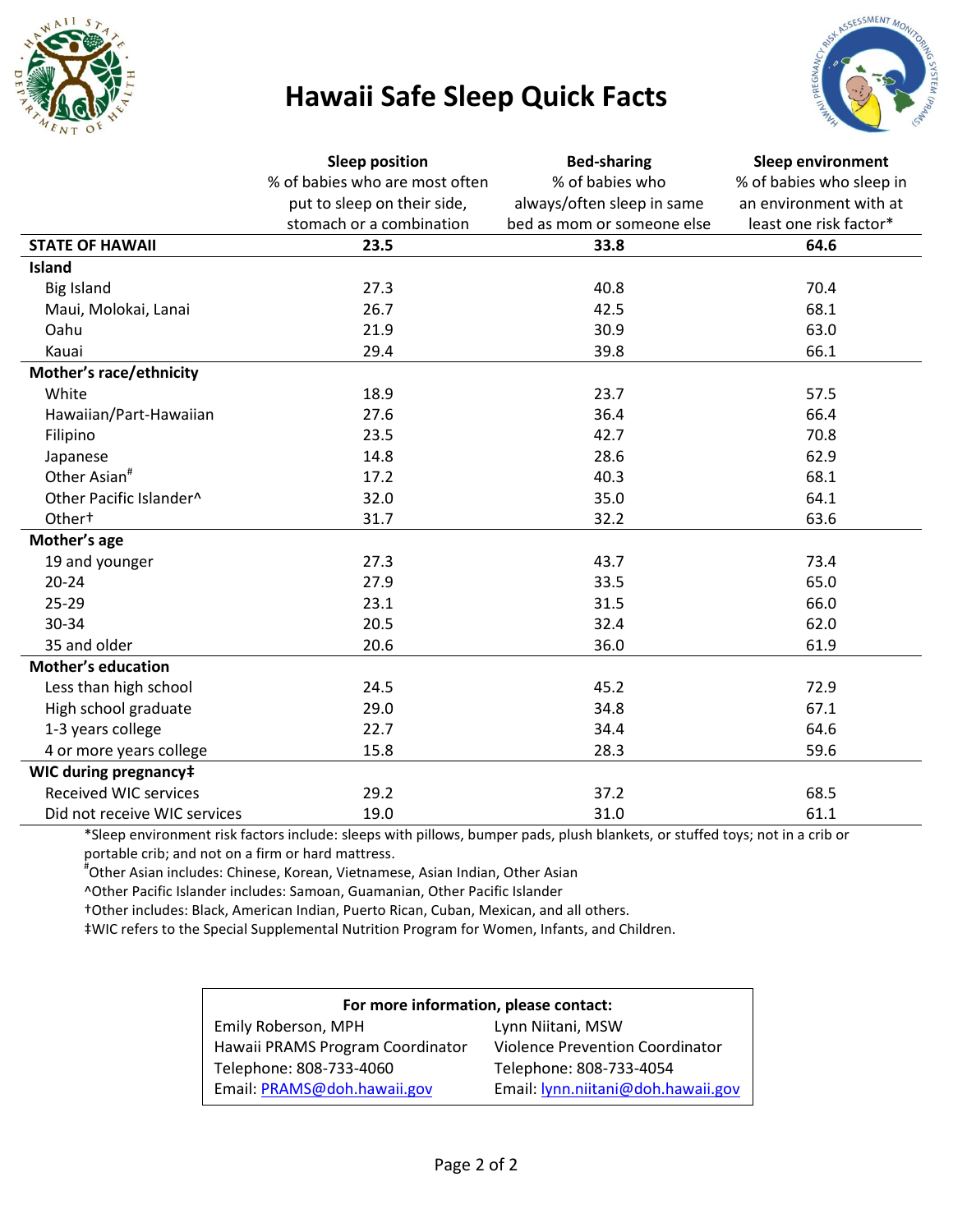

# **Hawaii Safe Sleep Quick Facts: Big Island**



**Sudden Unexpected Infant Death (SUID)** is defined as the death of an infant less than one year of age that occurs suddenly and unexpectedly, and whose cause of death is not immediately obvious. When the SUID cannot be explained after thorough investigation, it is usually attributed to **Sudden Infant Death Syndrome (SIDS)**. More than 4,500 infants die of SUID every year in the United States, and about half of those are attributed to SIDS. SIDS is the leading cause of death among infants aged 1-12 months and the third leading cause of infant mortality overall in the United States. Preventing SUID/SIDS is an important public health issue nationally and in Hawaii.<sup>1</sup>

Maintaining a safe sleep position and environment can reduce the risk of SUID/SIDS. For babies up to one year of age, the American Academy of Pediatrics (AAP) recommends caregivers to:

- **Place baby on their back** for every sleep.
- **Use a firm sleep surface**, such as a safety-approved crib with a mattress that fits the crib, covered with a tightly fitted sheet. Check cpsc.gov to check if your crib or other baby furniture has been recalled.
- **Sleep in the same room, but not in the same bed,** as baby sleeps.
- **Keep soft objects and loose bedding out of baby's sleep area**. This includes pillows, blankets, bumper pads, and toys. $^2$

There are approximately 2,300 live births each year to Hawaii County residents.<sup>3</sup> The following facts are from the 2009-2011 Hawaii Pregnancy Risk Assessment Monitoring System (PRAMS) survey.

## **Sleep position**

More than one-quarter (27.3%) of babies on the Big Island are most often laid to sleep in high-risk sleep positions (on their side or stomach).

#### **Bed-sharing**

About 4 out of 10 (40.8%) of babies on the Big Island "always" or "often" sleep in the same bed with mom or someone else. An additional 21.2% of babies on the Big Island "sometimes" do.

#### **Sleep environment**

Only 29.6% of babies on the Big Island usually sleep in an environment that meets all of the AAP's recommendations for a safe sleep environment. More than two-thirds (70.4%) usually sleep in an environment with one or more of the following risk factors:

- 22.5% sleep with pillows;
- 29.0% sleep with bumper pads;
- 26.6% sleep with plush blankets;
- 3.9% sleep with stuffed toys;
- 26.0% *do not* sleep in a crib or portable crib; and
- 16.4% *do not* sleep on a firm or hard mattress.

#### **About the Data**

PRAMS is a self-reported survey of recent mothers conducted by mail with telephone follow-up. It is designed to monitor the health and experiences of women before, during, and just after pregnancy. Every year in Hawaii, about 2,400 women who deliver a live infant are randomly selected to participate.

#### **For more information, please contact:**

Emily Roberson, MPH, Hawaii PRAMS Program Coordinator, 808-733-4060, [PRAMS@doh.hawaii.gov](mailto:PRAMS@doh.hawaii.gov) Lynn Niitani, MSW, Violence Prevention Coordinator, 808-733-4054, **Iynn.niitani@doh.hawaii.gov** 

#### **Suggested Citation**

#### Elia J, Roberson E, Niitani L. "Hawaii Safe Sleep Quick Facts." Honolulu, HI: Hawaii Department of Health, March 2013.

<sup>1</sup>Centers for Disease Control and Prevention, "Sudden Unexpected Infant Death and Sudden Infant Death Syndrome," http://www.cdc.gov/sids/ (updated 18 October 2011, accessed 16 March 2012).

<sup>2</sup>Task Force on Sudden Infant Death Syndrome, "Policy Statement: SIDS and Other Sleep-Related Infant Deaths: Expansion of Recommendations for a Safe Infant Sleeping Environment," *Pediatrics* 128 (2011), 1030-1039.

 $^3$ Hawaii Office of Health Status and Monitoring; [average of 2009-2011 annual estimates, rounded to nearest hundred] http://hawaii.gov/health/statistics/vital-statistics/index.html (accessed 9 January 2013).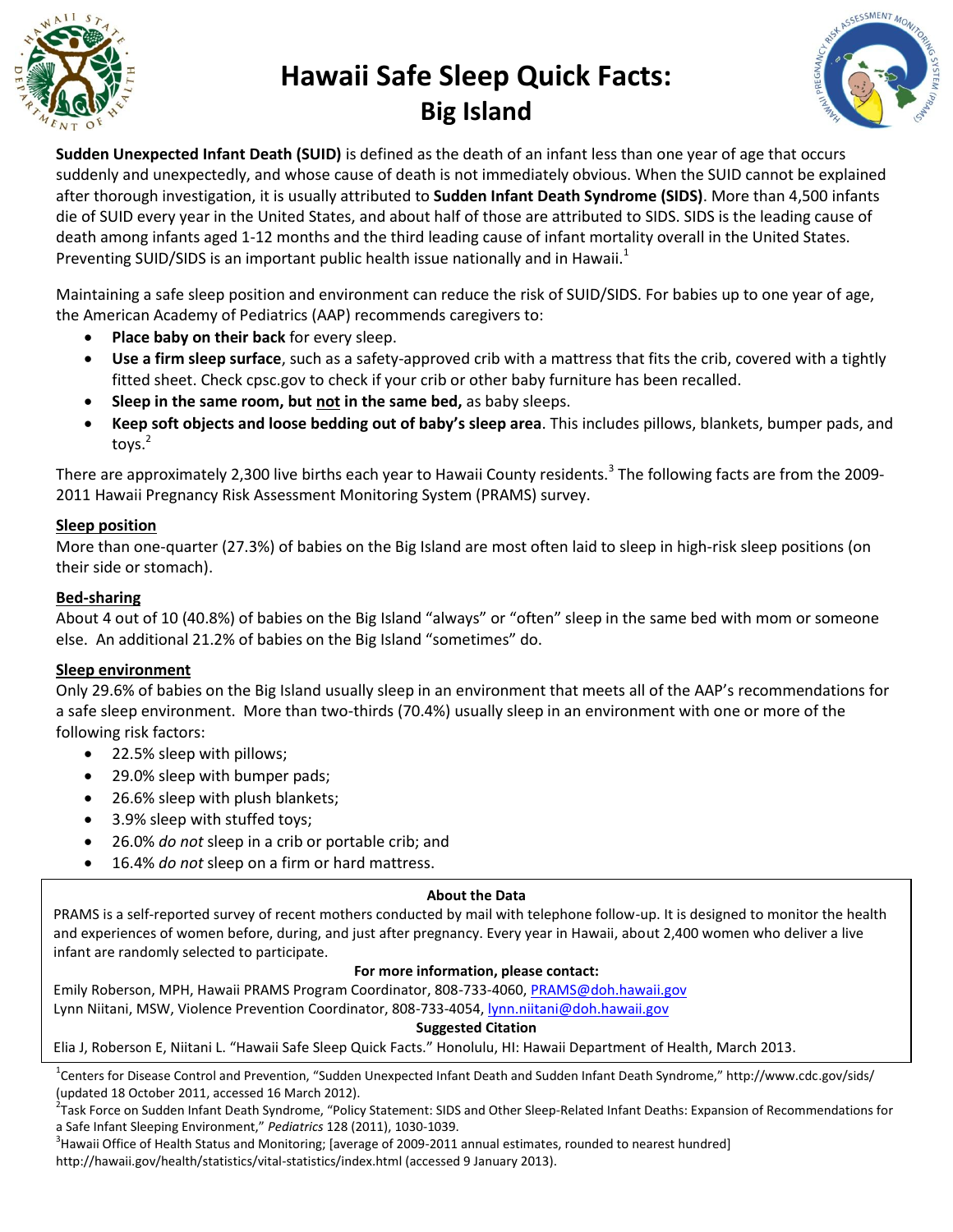

# **Hawaii Safe Sleep Quick Facts: Maui County (Maui, Molokai, & Lanai)**



**Sudden Unexpected Infant Death (SUID)** is defined as the death of an infant less than one year of age that occurs suddenly and unexpectedly, and whose cause of death is not immediately obvious. When the SUID cannot be explained after thorough investigation, it is usually attributed to **Sudden Infant Death Syndrome (SIDS)**. More than 4,500 infants die of SUID every year in the United States, and about half of those are attributed to SIDS. SIDS is the leading cause of death among infants aged 1-12 months and the third leading cause of infant mortality overall in the United States. Preventing SUID/SIDS is an important public health issue nationally and in Hawaii.<sup>1</sup>

Maintaining a safe sleep position and environment can reduce the risk of SUID/SIDS. For babies up to one year of age, the American Academy of Pediatrics (AAP) recommends caregivers to:

- **Place baby on their back** for every sleep.
- **Use a firm sleep surface**, such as a safety-approved crib with a mattress that fits the crib, covered with a tightly fitted sheet. Check cpsc.gov to check if your crib or other baby furniture has been recalled.
- **Sleep in the same room, but not in the same bed,** as baby sleeps.
- **Keep soft objects and loose bedding out of baby's sleep area**. This includes pillows, blankets, bumper pads, and toys. $^2$

There are approximately 1,900 live births each year to Maui County residents.<sup>3</sup> The following facts are from the 2009-2011 Hawaii Pregnancy Risk Assessment Monitoring System (PRAMS) survey.

#### **Sleep position**

Over one quarter (26.7%) of babies in Maui County are most often laid to sleep in high-risk sleep positions (on their side or stomach).

#### **Bed-sharing**

More than 4 out of 10 (42.5%) babies in Maui County "always" or "often" sleep in the same bed with mom or someone else. An additional 19.2% of babies in Maui County "sometimes" do.

#### **Sleep environment**

Only 31.9% of babies in Maui County usually sleep in an environment that meets all of the AAP's recommendations for a safe sleep environment. More than two-thirds (68.1%) usually sleep in an environment with one or more of the following risk factors:

- 19.6% sleep with pillows;
- 30.5% sleep with bumper pads;
- 19.9% sleep with plush blankets;
- 6.0% sleep with stuffed toys;
- 24.3% *do not* sleep in a crib or portable crib; and
- 18.1% *do not* sleep on a firm or hard mattress.

#### **About the Data**

PRAMS is a self-reported survey of recent mothers conducted by mail with telephone follow-up. It is designed to monitor the health and experiences of women before, during, and just after pregnancy. Every year in Hawaii, about 2,400 women who deliver a live infant are randomly selected to participate.

#### **For more information, please contact:**

Emily Roberson, MPH, Hawaii PRAMS Program Coordinator, 808-733-4060, [PRAMS@doh.hawaii.gov](mailto:PRAMS@doh.hawaii.gov) Lynn Niitani, MSW, Violence Prevention Coordinator, 808-733-4054[, lynn.niitani@doh.hawaii.gov](mailto:lynn.niitani@doh.hawaii.gov)

#### **Suggested Citation**

#### Elia J, Roberson E, Niitani L. "Hawaii Safe Sleep Quick Facts." Honolulu, HI: Hawaii Department of Health, March 2013.

<sup>1</sup>Centers for Disease Control and Prevention, "Sudden Unexpected Infant Death and Sudden Infant Death Syndrome," http://www.cdc.gov/sids/ (updated 18 October 2011, accessed 16 March 2012).

<sup>2</sup>Task Force on Sudden Infant Death Syndrome, "Policy Statement: SIDS and Other Sleep-Related Infant Deaths: Expansion of Recommendations for a Safe Infant Sleeping Environment," *Pediatrics* 128 (2011), 1030-1039.

 $3$ Hawaii Office of Health Status and Monitoring; [average of 2009-2011 annual estimates, rounded to nearest hundred] http://hawaii.gov/health/statistics/vital-statistics/index.html (accessed 9 January 2013).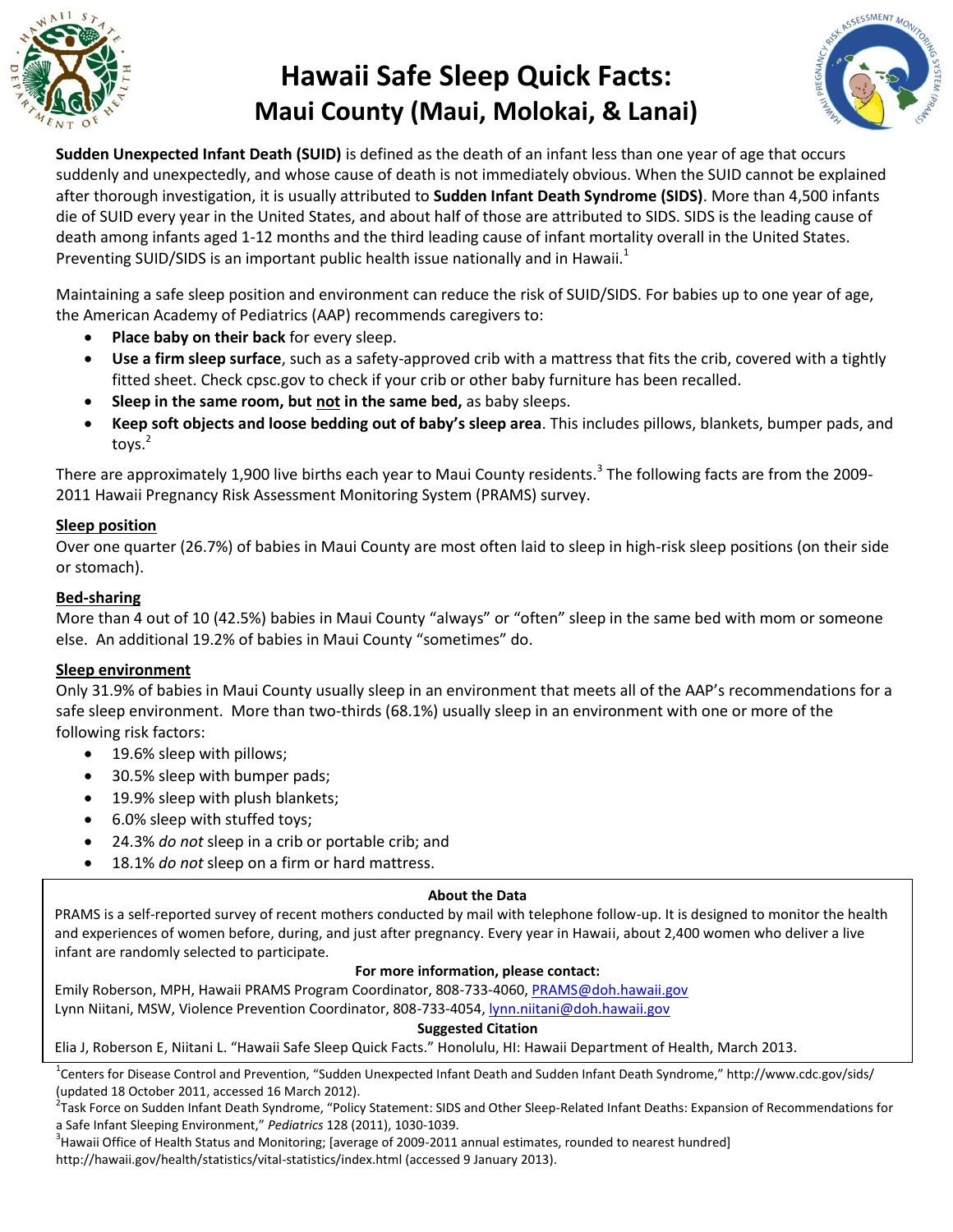

## **Hawaii Safe Sleep Quick Facts: Oahu**



**Sudden Unexpected Infant Death (SUID)** is defined as the death of an infant less than one year of age that occurs suddenly and unexpectedly, and whose cause of death is not immediately obvious. When the SUID cannot be explained after thorough investigation, it is usually attributed to **Sudden Infant Death Syndrome (SIDS)**. More than 4,500 infants die of SUID every year in the United States, and about half of those are attributed to SIDS. SIDS is the leading cause of death among infants aged 1-12 months and the third leading cause of infant mortality overall in the United States. Preventing SUID/SIDS is an important public health issue nationally and in Hawaii.<sup>1</sup>

Maintaining a safe sleep position and environment can reduce the risk of SUID/SIDS. For babies up to one year of age, the American Academy of Pediatrics (AAP) recommends caregivers to:

- **Place baby on their back** for every sleep.
- **Use a firm sleep surface**, such as a safety-approved crib with a mattress that fits the crib, covered with a tightly fitted sheet. Check cpsc.gov to check if your crib or other baby furniture has been recalled.
- **Sleep in the same room, but not in the same bed,** as baby sleeps.
- **Keep soft objects and loose bedding out of baby's sleep area**. This includes pillows, blankets, bumper pads, and toys. $^2$

There are approximately 13,800 live births each year to Oahu residents.<sup>3</sup> The following facts are from the 2009-2011 Hawaii Pregnancy Risk Assessment Monitoring System (PRAMS) survey.

## **Sleep position**

More than 1 out of 5 (21.9%) babies on Oahu are most often laid to sleep in high-risk sleep positions (on their side or stomach).

## **Bed-sharing**

Three out of 10 (30.9%) babies on Oahu "always" or "often" sleep in the same bed with mom or someone else. An additional 20.7% of babies on Oahu "sometimes" do.

#### **Sleep environment**

Only 37.0% of babies on Oahu usually sleep in an environment that meets all of the AAP's recommendations for a safe sleep environment. About two-thirds (63.0%) usually sleep in an environment with one or more of the following risk factors:

- 18.8% sleep with pillows;
- 28.6% sleep with bumper pads;
- 18.7% sleep with plush blankets;
- 3.9% sleep with stuffed toys;
- 17.6% *do not* sleep in a crib or portable crib; and
- 13.9% *do not* sleep on a firm or hard mattress.

#### **About the Data**

PRAMS is a self-reported survey of recent mothers conducted by mail with telephone follow-up. It is designed to monitor the health and experiences of women before, during, and just after pregnancy. Every year in Hawaii, about 2,400 women who deliver a live infant are randomly selected to participate.

## **For more information, please contact:**

Emily Roberson, MPH, Hawaii PRAMS Program Coordinator, 808-733-4060[, PRAMS@doh.hawaii.gov](mailto:PRAMS@doh.hawaii.gov) Lynn Niitani, MSW, Violence Prevention Coordinator, 808-733-4054, [lynn.niitani@doh.hawaii.gov](mailto:lynn.niitani@doh.hawaii.gov)

**Suggested Citation**

Elia J, Roberson E, Niitani L. "Hawaii Safe Sleep Quick Facts." Honolulu, HI: Hawaii Department of Health, March 2013.

<sup>1</sup>Centers for Disease Control and Prevention, "Sudden Unexpected Infant Death and Sudden Infant Death Syndrome," http://www.cdc.gov/sids/ (updated 18 October 2011, accessed 16 March 2012).

<sup>2</sup>Task Force on Sudden Infant Death Syndrome, "Policy Statement: SIDS and Other Sleep-Related Infant Deaths: Expansion of Recommendations for a Safe Infant Sleeping Environment," *Pediatrics* 128 (2011), 1030-1039.

 $3$ Hawaii Office of Health Status and Monitoring; [average of 2009-2011 annual estimates, rounded to nearest hundred] http://hawaii.gov/health/statistics/vital-statistics/index.html (accessed 9 January 2013).